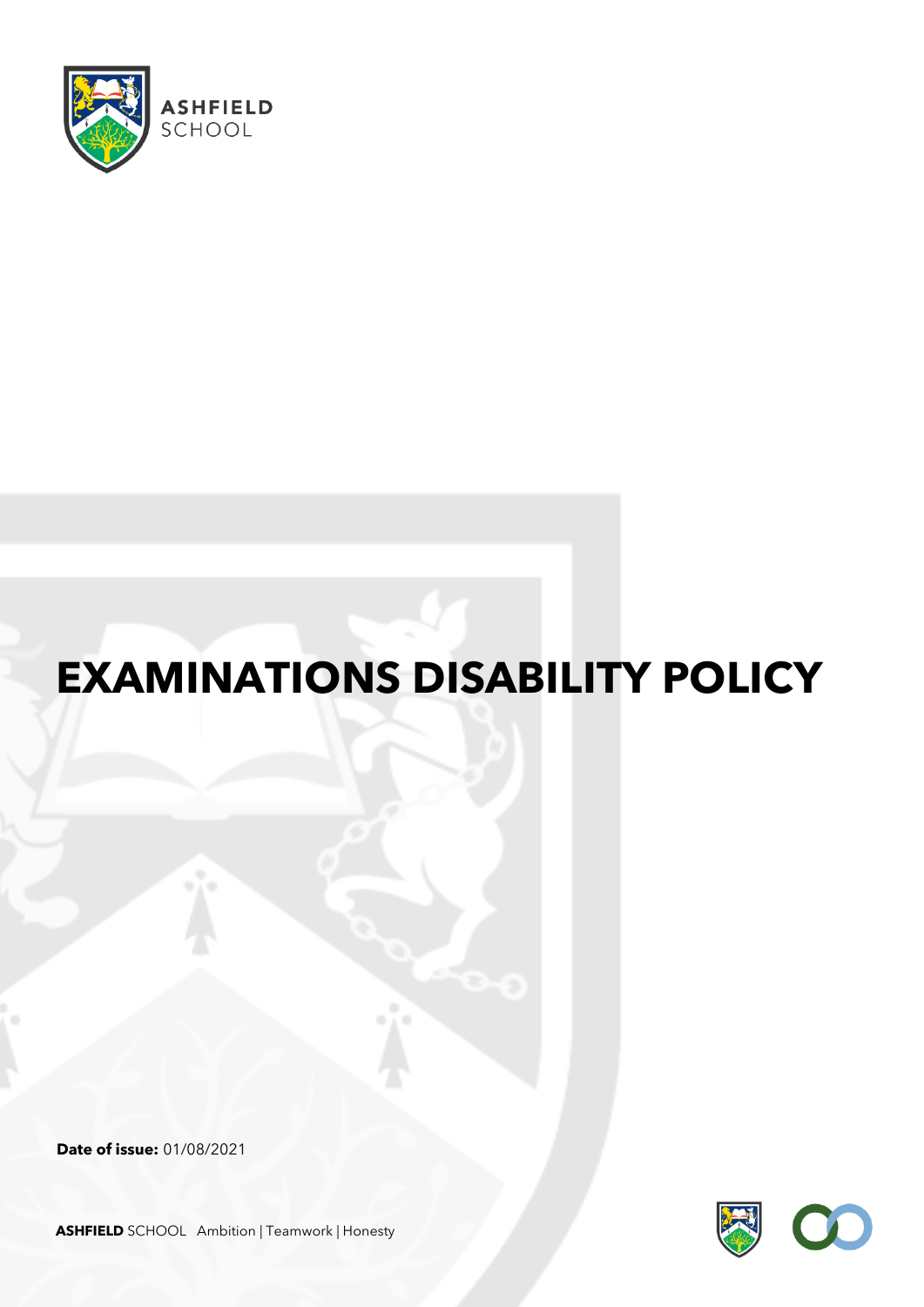### **Principles**

The Equality Act 2010 extended the application of the Equality Act to general qualifications. All examination centre staff must ensure that the access arrangements and special consideration regulations and guidance are consistent in law. This policy aims to ensure that every student who has additional needs will be supported through every examination series, this ensures that there is equality of opportunity.

### **Procedures**

- All exam rooms are on the ground floor (Hall, Gymnasiums and the Resource Centre) with the exception of some special arrangement rooming where rooms are accessible by lifts.
- There is an appropriate toilet near all examination rooms.
- Examinations Officer is responsible for a suitable seating arrangement for disabled candidates
- Site Staff are responsible for providing a suitable table for disabled candidates
- Emergency evacuation procedures are appropriate for all candidates and risk assessments are carried out as appropriate prior to the examination series.
- All areas have had internal risk assessments carried out.
- If any candidate needs to take regular medication, invigilators will make this possible. The Exams Officer will be notified if there are any exceptional health issues.
- Any specialised equipment will be provided and an appropriate examination area selected.
- Invigilators will be briefed of any exceptional issues concerning communication or other factors which may affect the candidate.
- Recruitment of invigilators will follow normal school policy with regards to disabled applicants.
- All invigilators will either receive group training including disability issues or will work alongside an experienced invigilator.
- The SENCO will make the Exams Officer aware of any issues concerning individuals in the main exam rooms.
- The SENCO/Exams Officer will take the lead in making access applications based on their close knowledge of the needs of students under their care ensuring any special requirements are provided. These include;
	- Up to 25% extra time
	- A reader
	- A scribe
	- Supervised rest breaks
	- Different coloured scripts
	- Use of bilingual dictionary
	- A prompter
	- Use of a computer of other technology
	- Use of an individual room
	- Modified test papers enlarged print, braille, transcripts for hearing impaired candidates.
- Any complaints made by candidates with disabilities should be directed in the first instance to the Examinations Officer who will initiate an enquiry.

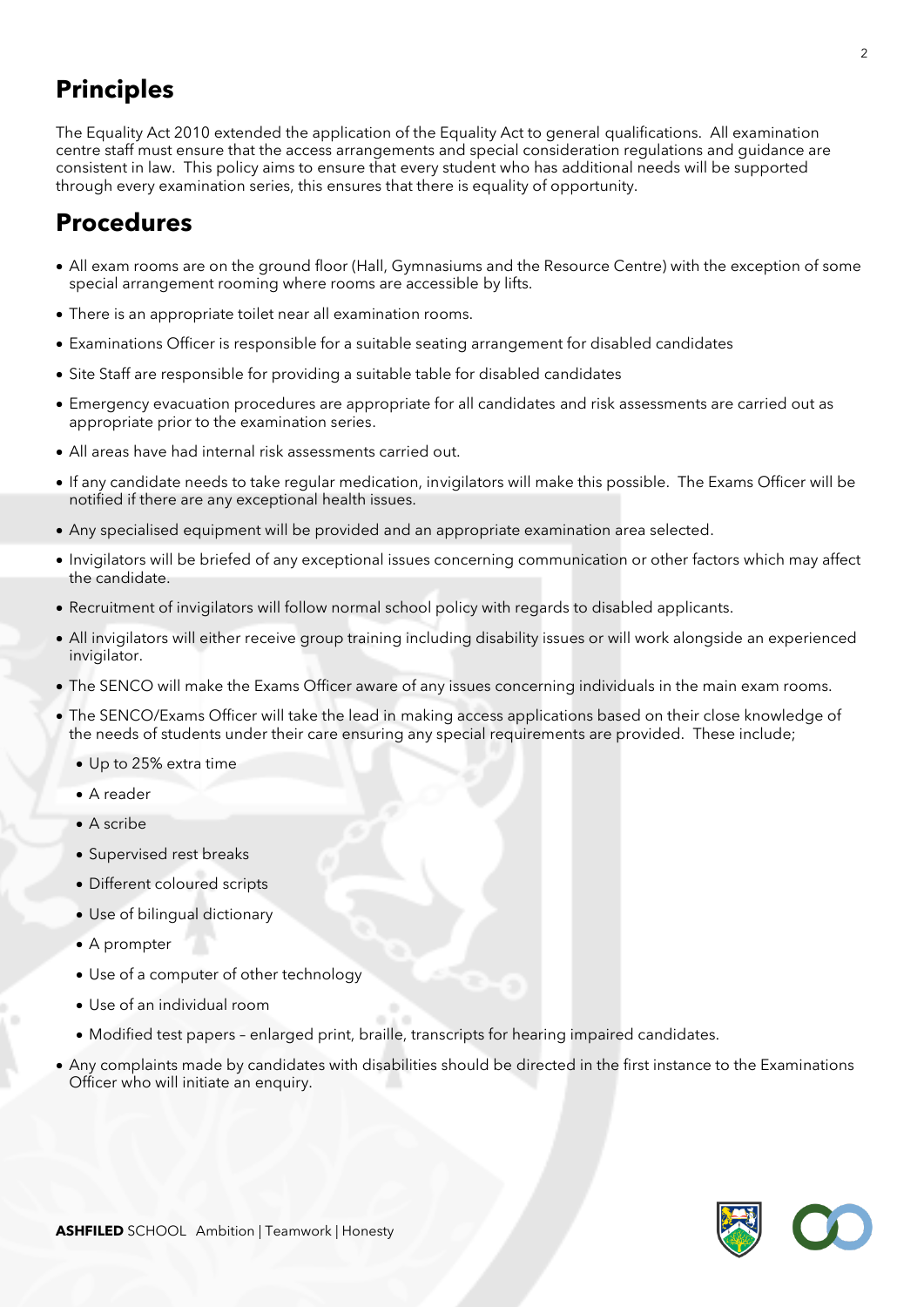### **ASHFIELD SCHOOL ACCESSIBILITY PLAN 2014-22**

#### **Definition of Disability** as defined by the Equality Act 2010

"A person has a disability if they have physical or mental impairment that has substantial or long-term adverse effects on their ability to carry out every day activities."

### **Introduction**

At Ashfield School we are committed to the provision of equal opportunities for all students, staff and parents as outlined in the Equality Act 2010, so that we meet the Disability Equality Duty. (Dec. 2006). This is achieved by:

- not treating disabled students less favourably for a reason related to their disability;
- making reasonable adjustments for disabled students so that they are not at a substantial disadvantage;
- planning to increase access to education for disabled students.

The Leadership Team will be responsible for the provision of advice and guidance to students, staff, job applicants and recruitment/interviewing panels on the implementation of this policy.

The Accessibility Plan sets out the school's proposals to provide an accessible environment that values and includes all students, parents and visitors regardless of their education, physical, sensory, social, spiritual, emotional and cultural needs. We are committed to challenging negative attitudes about disability and accessibility, to develop a culture of awareness, tolerance and inclusion. The Accessibility Plan contains relevant actions to increase access to education for students, staff and visitors in the three areas required by:

- increasing the extent to which disabled students can participate in the school curriculum / after- school clubs / leisure and cultural activities / school visits.
- improving access to the physical environment of the school and the physical aids available so as to increase the extent to which disabled students can take advantage of education and associated services;
- improving the delivery of written information that is provided in writing for students who are not disabled.

Compliance with this legislation and guidance complements the ethos of the school in its aim to reduce barriers and to increase access to the curriculum / school activities for both current and prospective students, and it serves to enhance both the Equal Opportunities and SEN Policies.

### **Statement of Intent**

In its aims "to develop effective and independent learners who achieve their full potential" and "to develop a positive learning environment for all" the school will:

- involve staff, students and parents in the development of the plan to help create a sense of ownership of the plan;
- support and provide training for Governors and staff to enable them to perform their duties as required, so that they understand and implement the requirements of the legislation and guidance;
- resource, implement, monitor / review and revise the Accessibility Plan as required, so as to address the increasing and changing needs of current and prospective disabled students;
- publish information about the Accessibility Plan in the Governors' annual report to parents.
- ensure all staff have access to the plan on the School Staff Portal, and website, with hard copies made available as required;
- recognise and value parents' knowledge of their child's disability and the effect it has on his/her ability to carry out every day activities;
- respect parents' and the student's right to confidentiality;
- develop action plans on the key aspects of accessibility and ensure that these are reviewed annually, during the summer term, by school staff and Governors and that new plans will be drawn up every 3 years.

The School's complaints procedure covers the Accessibility Plan.

The Accessibility Plan will be monitored by OFSTED as part of their inspection process.

**ASHFILED** SCHOOL Ambition | Teamwork | Honesty

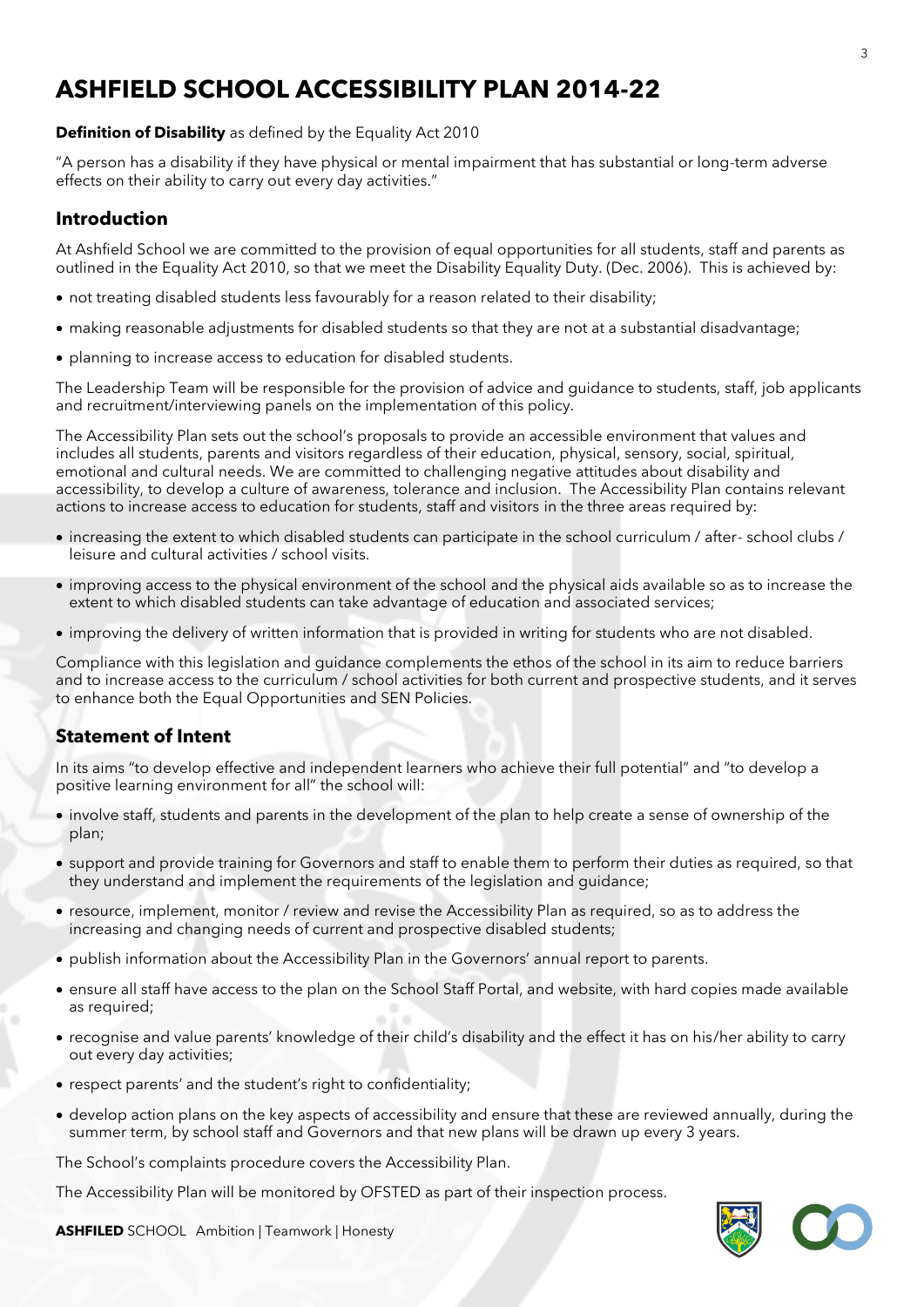The Accessibility Plan should be read in conjunction with the following policies, strategies and documents:

- Curriculum
- Equal Opportunities and Diversity
- Staff Development
- Health and Safety
- Inclusion
- Special Needs
- Behaviour Management
- School Improvement Plan
- Asset Management Plan
- School Brochure and Mission Statement
- Teaching and Learning
- Examinations Disability Policy

#### **The plan is also available in the following formats: school web site; intranet – school portal; by e-mail, enlarged print version etc. when requested.**



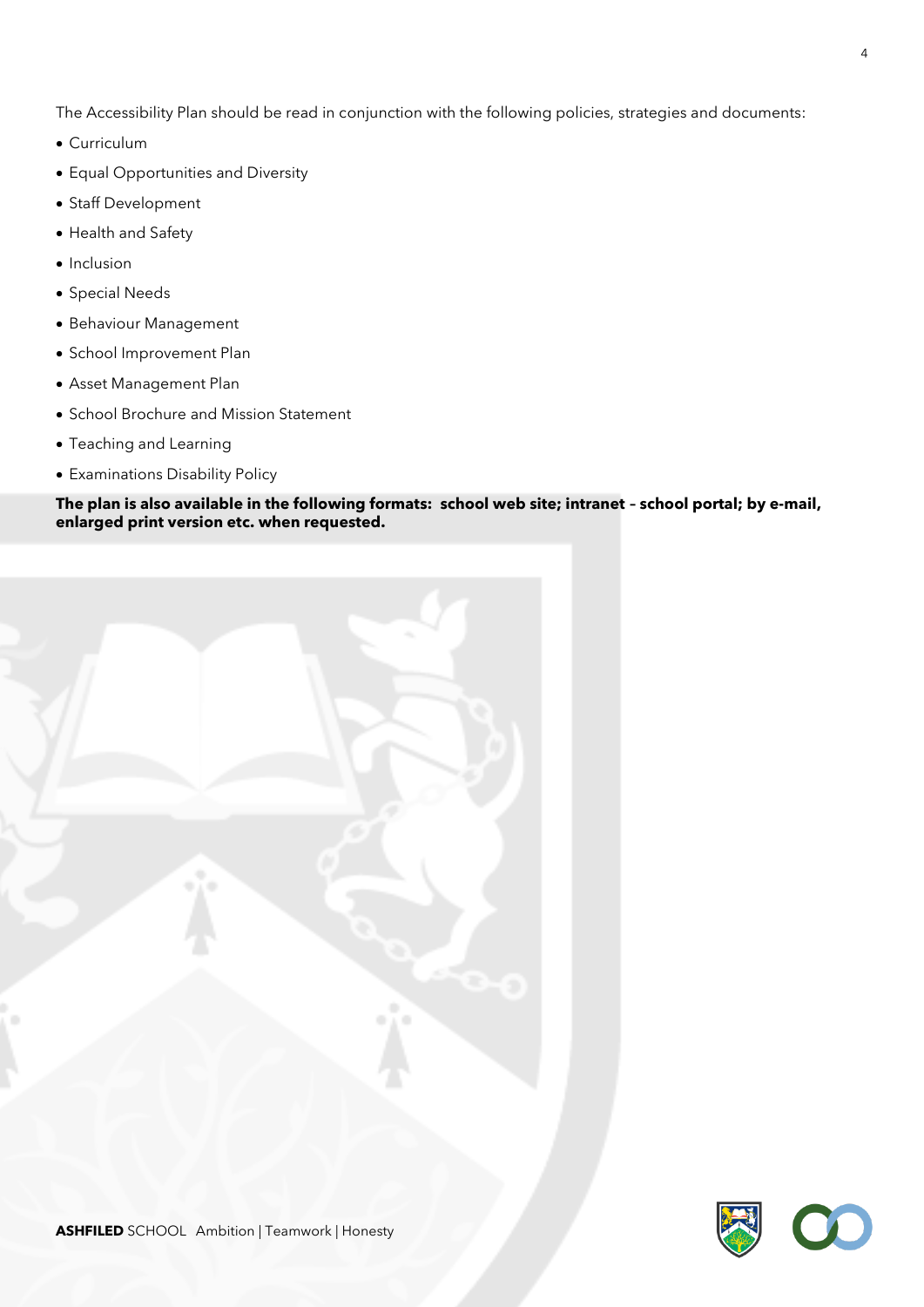## **Accessibility Plan: Increasing extent to which all students can participate in school curriculum**

| <b>TARGETS</b>                                                                                     | <b>STRATEGIES</b>                                                                                                                                                                                                                                                                                                                 | <b>TIMEFRAMES</b><br>(Short / Medium<br>/ Long Term) | <b>OUTCOME</b>                                                                                                                                                                                          | <b>GOALS ACHIEVED</b> |
|----------------------------------------------------------------------------------------------------|-----------------------------------------------------------------------------------------------------------------------------------------------------------------------------------------------------------------------------------------------------------------------------------------------------------------------------------|------------------------------------------------------|---------------------------------------------------------------------------------------------------------------------------------------------------------------------------------------------------------|-----------------------|
| Improve the quality of teaching and<br>learning                                                    | To develop effective and<br>independent learners who<br>achieve their full potential                                                                                                                                                                                                                                              | On-going                                             |                                                                                                                                                                                                         |                       |
| Improve the rate of progress so that all<br>students make or exceed expected<br>levels of progress | To maintain, develop and<br>embed operational data<br>tracking processes.                                                                                                                                                                                                                                                         |                                                      | More students meeting or<br>exceeding expected levels of<br>progress<br>Results in August 2015 - 18                                                                                                     |                       |
|                                                                                                    | Students given quality,<br>written feedback in<br>workbooks and assessments.<br>Feedback acted on to allow<br>students to make high levels<br>of progress.<br>Exam concessions managed<br>to ensure that all students<br>have best chance of<br>achieving                                                                         |                                                      | More Post 16 students<br>complete within a paced and<br>structured timeframe.<br>Quality feedback and student<br>responses seen in books.<br>All teachers following marking<br>policy                   |                       |
| Develop appropriate curriculum<br>pathways to meet needs of all<br><b>students</b>                 | Continue to develop<br>resources for teaching in line<br>with national changes.<br>Ensure electronic workbooks<br>are<br>set up and maintained in<br>SIMS.<br>Develop and provide<br>progress and attainment<br>analysis data for staff.<br>Monitor ASD provision to<br>ensure the progress and<br>socialisation of ASD students. |                                                      | More students accessing /<br>achieving appropriate<br>pathways.<br>Electronic reading devices and<br>e-books in library and ASC<br>resource Centre.<br>More Post 16 courses are<br>introduced embedded. |                       |

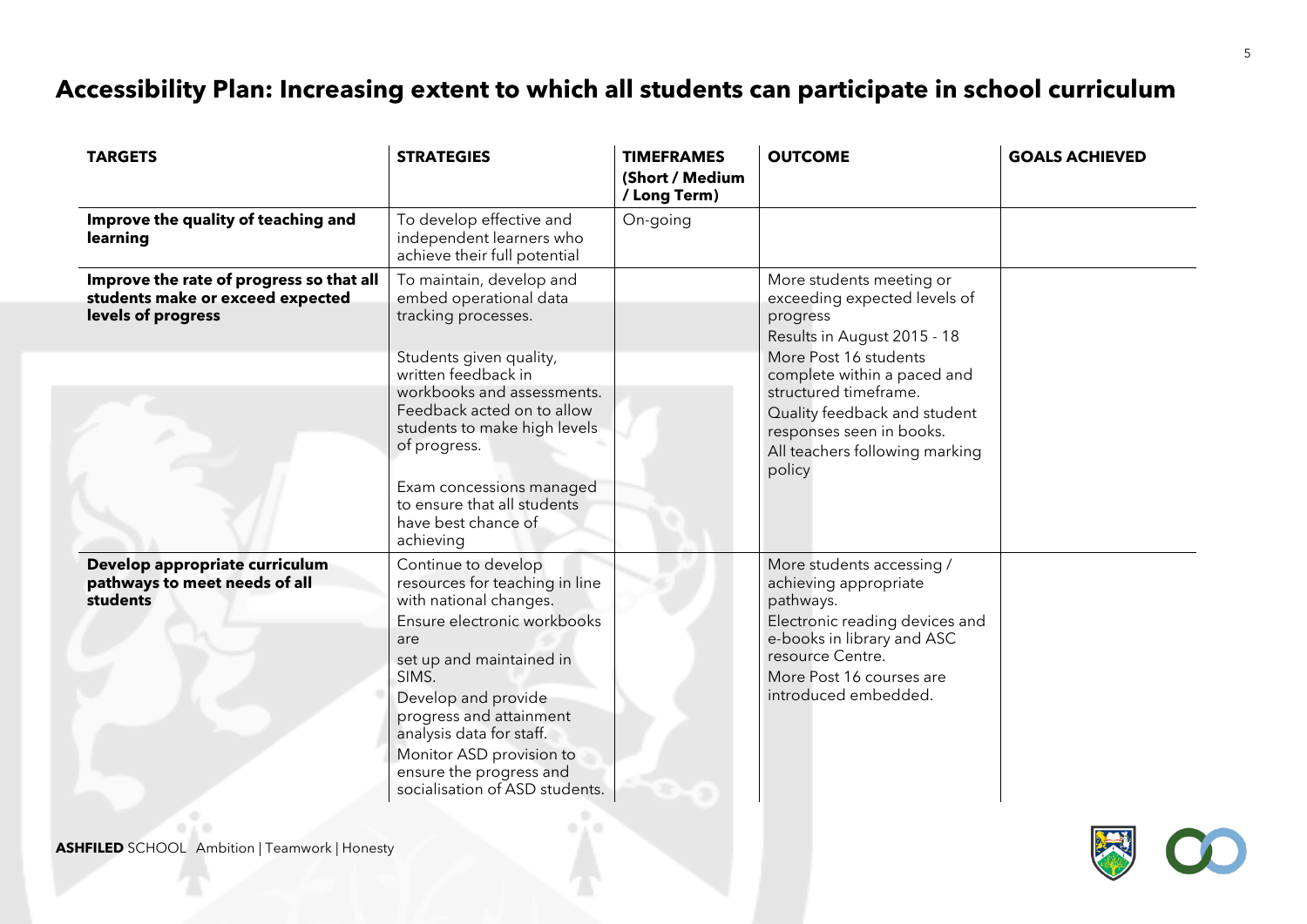| <b>Ensure that all conditions for effective</b><br>learning and maximising progress are<br>in place                                 | Increase ICT provision on-site<br>for staff and students<br>Focus on improving the<br>consistency of marking with<br>particular reference to<br>students knowing how to<br>improve.<br>All members of staff<br>responsible for display<br>boards and ensuring that<br>they are up to date<br>ASPIRE values more explicitly<br>defined and evident across<br>the teaching of PDE. | Teachers are 'ready to teach'<br>and students are 'ready to<br>learn'.<br>Improved attitudes, reduced<br>behaviour incidents / low level<br>disruption.<br>Improved learning<br>environment.<br>Improved quality and<br>consistency of marking.<br>Quality and quantity of display<br>work in rooms increased that<br>support learning, progress and<br>literacy.<br>Staff feel more empowered<br>with innovation.<br>Consistent best practice is |  |
|-------------------------------------------------------------------------------------------------------------------------------------|----------------------------------------------------------------------------------------------------------------------------------------------------------------------------------------------------------------------------------------------------------------------------------------------------------------------------------------------------------------------------------|---------------------------------------------------------------------------------------------------------------------------------------------------------------------------------------------------------------------------------------------------------------------------------------------------------------------------------------------------------------------------------------------------------------------------------------------------|--|
| Develop high performing teams who<br>focus diligently on delivering the best<br>possible provision and outcomes for<br>all learners | Consistent classroom<br>expectations.<br>C)                                                                                                                                                                                                                                                                                                                                      | embedded.<br>Evidence of more' visible<br>'leadership and improved<br>teaching / performance.<br>More effective meetings and<br>improved communications<br>within faculty teams.<br>PP students participating in a<br>wider range of extra-curricular<br>activities e.g. music tuition,<br>school trips, out of hours<br>provision etc.                                                                                                           |  |
| <b>ASHFILED</b> SCHOOL Ambition   Teamwork   Honesty                                                                                |                                                                                                                                                                                                                                                                                                                                                                                  |                                                                                                                                                                                                                                                                                                                                                                                                                                                   |  |

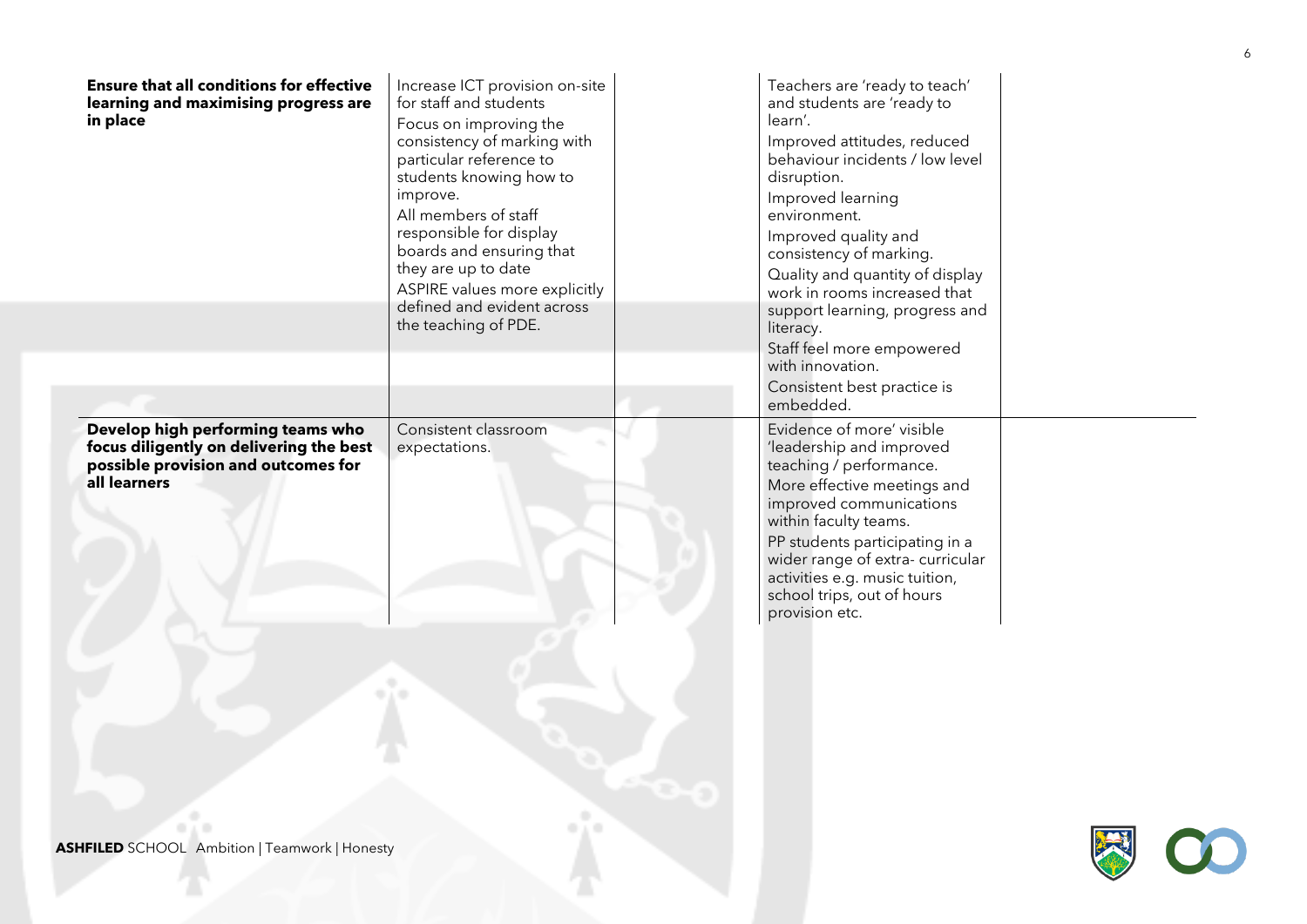| <b>TARGETS</b>                                         | <b>STRATEGIES</b>                                                                                                                                                                                                                 | <b>TIMEFRAMES</b><br>(Short / Medium /<br>Long Term) | <b>OUTCOME</b>                                                                                                                                                                           | <b>GOALS ACHIEVED</b> |
|--------------------------------------------------------|-----------------------------------------------------------------------------------------------------------------------------------------------------------------------------------------------------------------------------------|------------------------------------------------------|------------------------------------------------------------------------------------------------------------------------------------------------------------------------------------------|-----------------------|
| <b>Promoting equality for all</b>                      | All staff made aware of<br><b>Gender / Disability Equality</b><br>Duty<br>Access for school<br>community<br><b>Expand Inclusion facilities</b><br>and staffing                                                                    |                                                      | Appointment of appropriately<br>trained staff<br>Train staff in specialist areas<br>e.g. moving and handling;<br>Dyslexia staff training<br>Improved provision relevant in<br>classrooms |                       |
|                                                        | Identify and address access<br>issues re- equipment, lesson<br>content, trips etc.<br>Review identification of<br>disabled students and how<br>staff are made aware of<br>needs                                                   |                                                      | Staff aware of students needs<br>Identify, deliver and embed<br>staff training                                                                                                           |                       |
| <b>Eliminate discrimination</b>                        | Disabled people have<br>privacy                                                                                                                                                                                                   |                                                      | Increase in facilities specifically<br>for the disabled                                                                                                                                  |                       |
| <b>Eliminate harassment</b>                            | Anti-bullying review                                                                                                                                                                                                              |                                                      | Reduce number of bullying<br>incidents annually                                                                                                                                          |                       |
| <b>Promote positive attitudes</b>                      | Ensure staff are trained in<br>needs of disabled students<br>and specialist equipment<br>Review PDE curriculum to<br>increase promotion of<br>disabilities<br>Increase reference to<br>disabilities in displays /<br>publications |                                                      | Increased staff awareness and<br>training.<br>Appropriate use of specialist<br>equipment<br>Positive references around<br>school<br>Raise awareness of disabilities                      |                       |
| <b>Encourage participation in public life</b><br>O A D | Review access to visits trips<br>and residentials<br>Continue to develop<br>relationships with special<br>schools / community groups                                                                                              |                                                      | Disabled students have access<br>to school visits / trips /<br>residentials<br>Number of disabled users<br>accessing school facilities<br>increasing annually                            | <b>CAST</b>           |

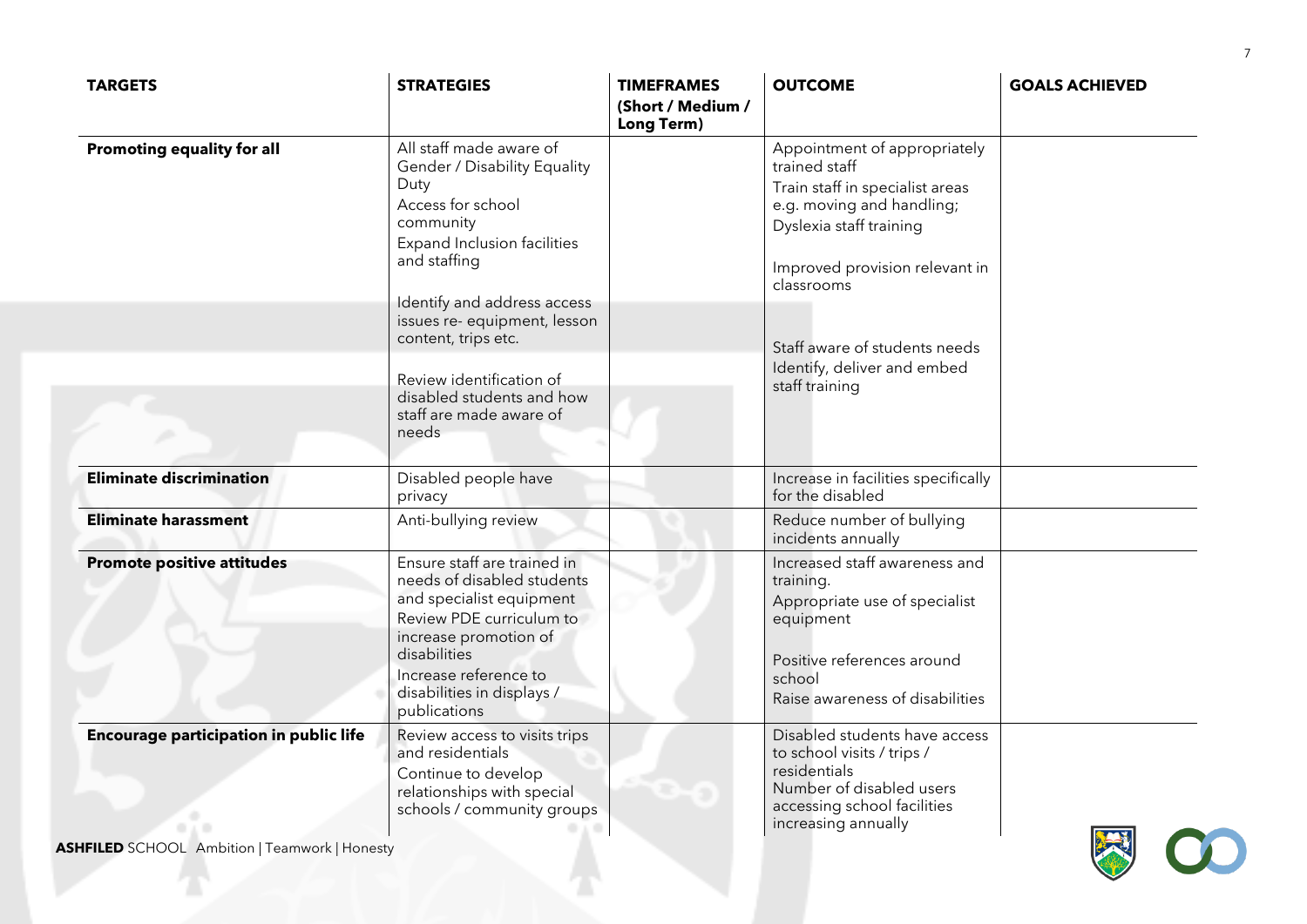# **Accessibility Plan: Improving physical environment of school to increase extent to which disabled students can take advantage of education and associated services**

| <b>TARGETS</b>                                                                                                                | <b>STRATEGIES</b>                                                                                                                                                                                                  | <b>TIMEFRAMES</b><br>(Short / Medium /<br><b>Long Term)</b> | <b>OUTCOME</b>                                                                                                                              | <b>GOALS ACHIEVED</b> |
|-------------------------------------------------------------------------------------------------------------------------------|--------------------------------------------------------------------------------------------------------------------------------------------------------------------------------------------------------------------|-------------------------------------------------------------|---------------------------------------------------------------------------------------------------------------------------------------------|-----------------------|
| <b>Planned refurbishments to</b><br>accommodate needs of students and<br>staff so far as existing buildings allow             |                                                                                                                                                                                                                    |                                                             |                                                                                                                                             |                       |
| e.g. colour schemes, positioning of<br>white boards, types of blackout blinds                                                 |                                                                                                                                                                                                                    |                                                             |                                                                                                                                             |                       |
| Improve emergency egress for those<br>with disabilities from ground floor<br>rooms via fire doors (e.g. by building<br>ramps) | Review and improve access<br>/ egress to first floor.<br>Increase access to moving<br>and handling / emergency<br>egress training for staff                                                                        | On-going                                                    | Continued replacement of<br>slab surfaces with smooth<br>surfaces<br>Improved egress / egress -<br>with more ramped exits with<br>handrails |                       |
| Improved access / egress to site                                                                                              | Audit access / egress to /<br>from building<br>Rolling programme for<br>maintenance and safe-<br>edging<br>Pedestrian crossing areas<br>for main driveway<br>Dedicated covered area for<br>students awaiting taxis | On-going                                                    | Well maintained steps and<br>railings.<br>Safer edges.                                                                                      |                       |
|                                                                                                                               | Review fire evacuation<br>procedures                                                                                                                                                                               | Annually and after<br>building works /<br>renovation        | H&S audit / governors'<br>reports. Improved access for<br>disabled students at fire<br>evacuation routes                                    |                       |
| Improve working environment for<br>students with physical & sensory<br>impairment                                             | Review provision for DED in<br>classrooms / workshops                                                                                                                                                              | On-going                                                    | Needs identified and<br>provision in place                                                                                                  |                       |

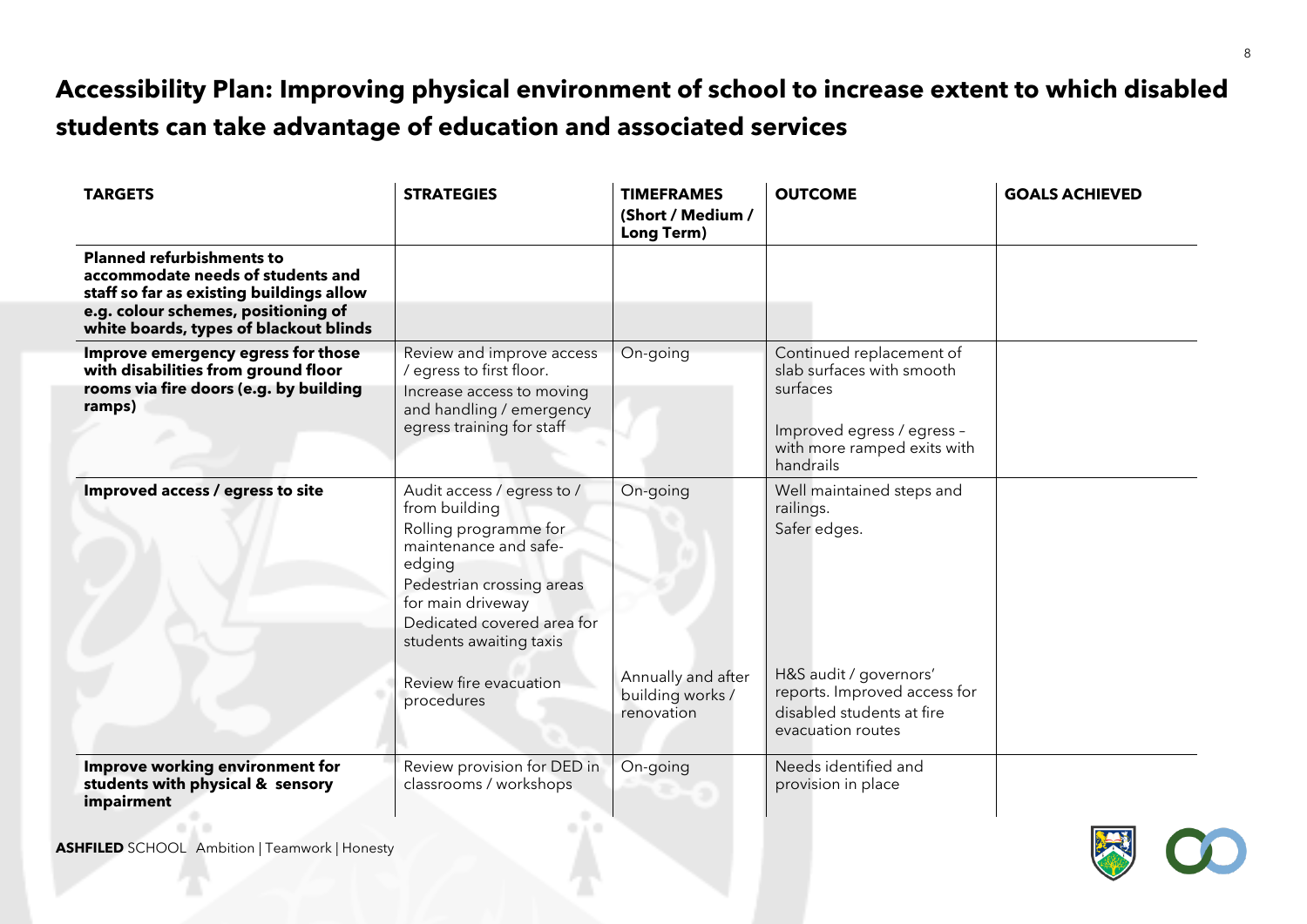| Improved communication throughout<br>site | Review of communicating<br>with key staff at all times                                                                  | On-going                               | Increased use of radio contact<br>between staff e.g.<br>LPA Team / caretakers                                           |  |
|-------------------------------------------|-------------------------------------------------------------------------------------------------------------------------|----------------------------------------|-------------------------------------------------------------------------------------------------------------------------|--|
| <b>Fire Alarm</b>                         | Continue to develop<br>separation of alarm systems<br>to facilitate zoning.<br>Explore installation of visual<br>alarms | During<br>refurbishment /<br>new build | Alarms zoned.<br>Visual alarms installed                                                                                |  |
| <b>IPAs/RAs/PEEP</b>                      | Introduce for permanently<br>and temporary disabled<br>staff and students as<br>required                                | On-going                               | IPAs / RAs / PEEPs in place<br>and up to date as required for<br>students / staff with<br>temporary / life disabilities |  |